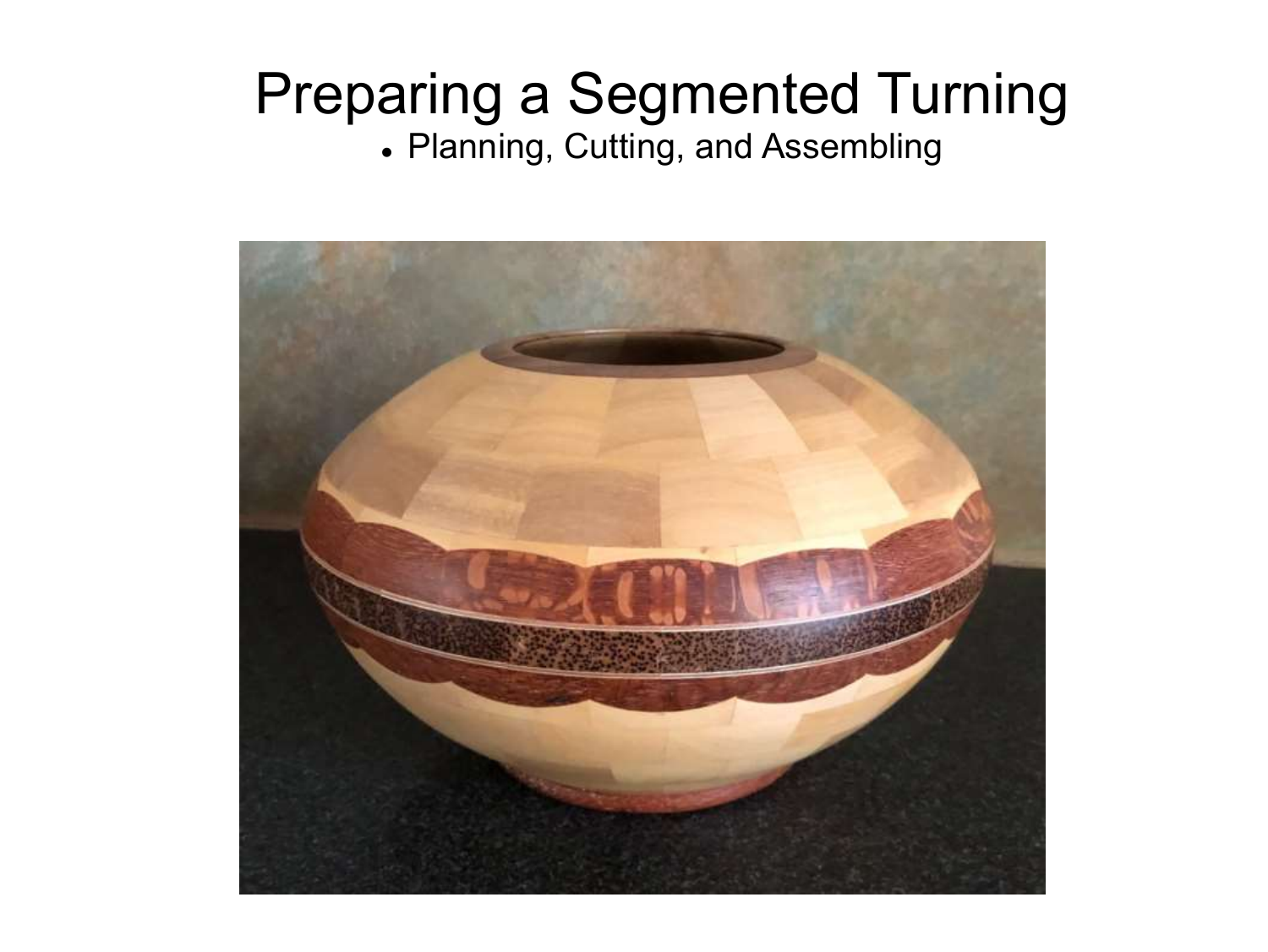# PLANNING:

Decide upon the size, shape, species, and "look" of your project.



- The bowl is planned to be approximately 8" in diameter and 5" high (golden ratio)
- ⚫ Most of the body will be ivorywood (a tropical boxwood.)
- ⚫ The center ring is black palm faced with 1/32" birch plywood.
- The rings adjacent to the center ring are an ivorywood / leopard wood lamination.
- ⚫ The base is a single piece of leopard wood.
- The trim ring is a single piece of walnut.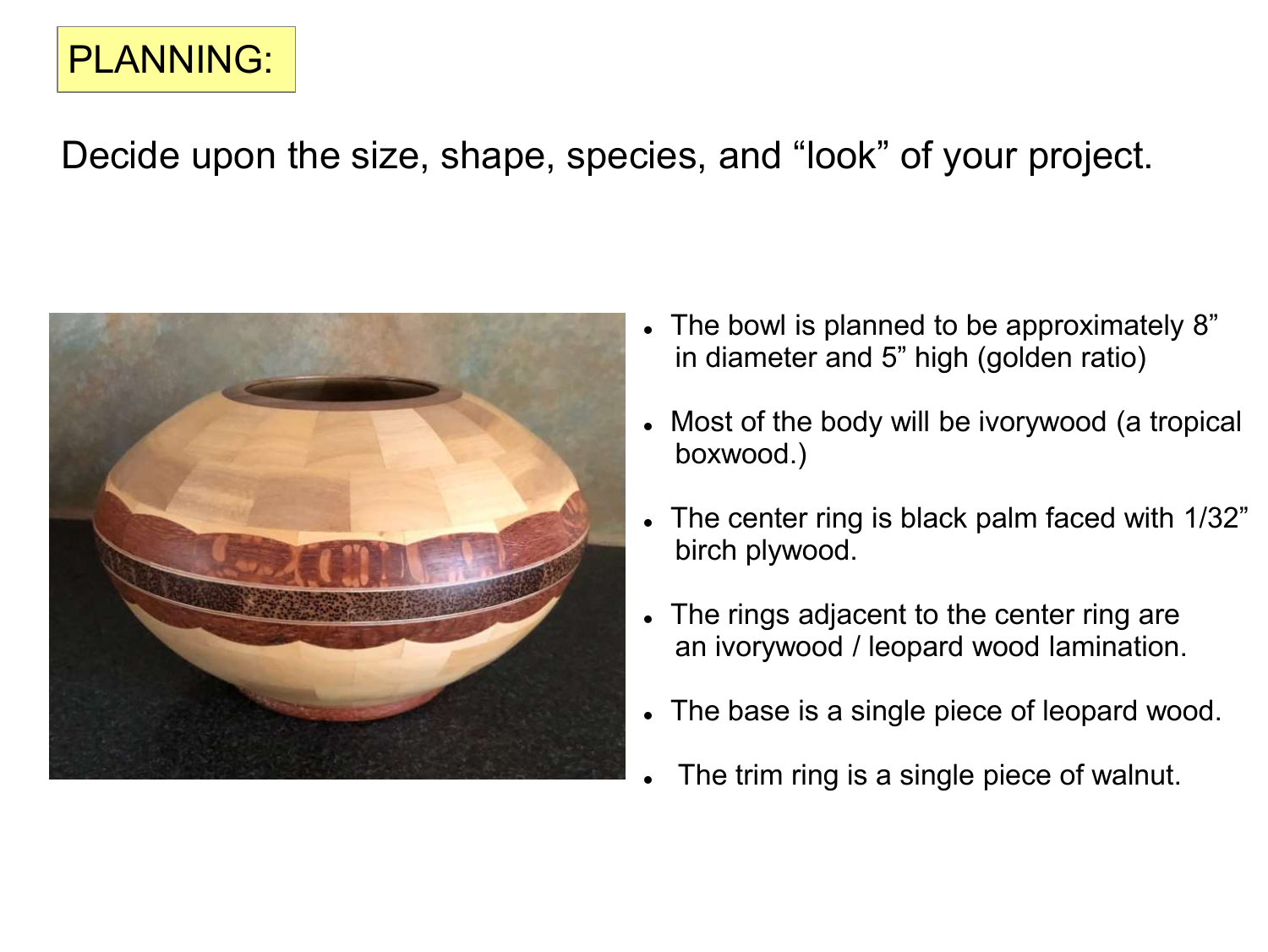## PLANNING:

### Determine the Segment Piece Sizes

- 1. Sketch a full size drawing, showing planned wall thickness and ring height (H).
- 2. Measure and record the outside radius and segment width for each ring. Add inner and outer margins, if desired.



Go to: <https://www.blocklayer.com/woodturning-segments.aspx>, (be sure to select "inch")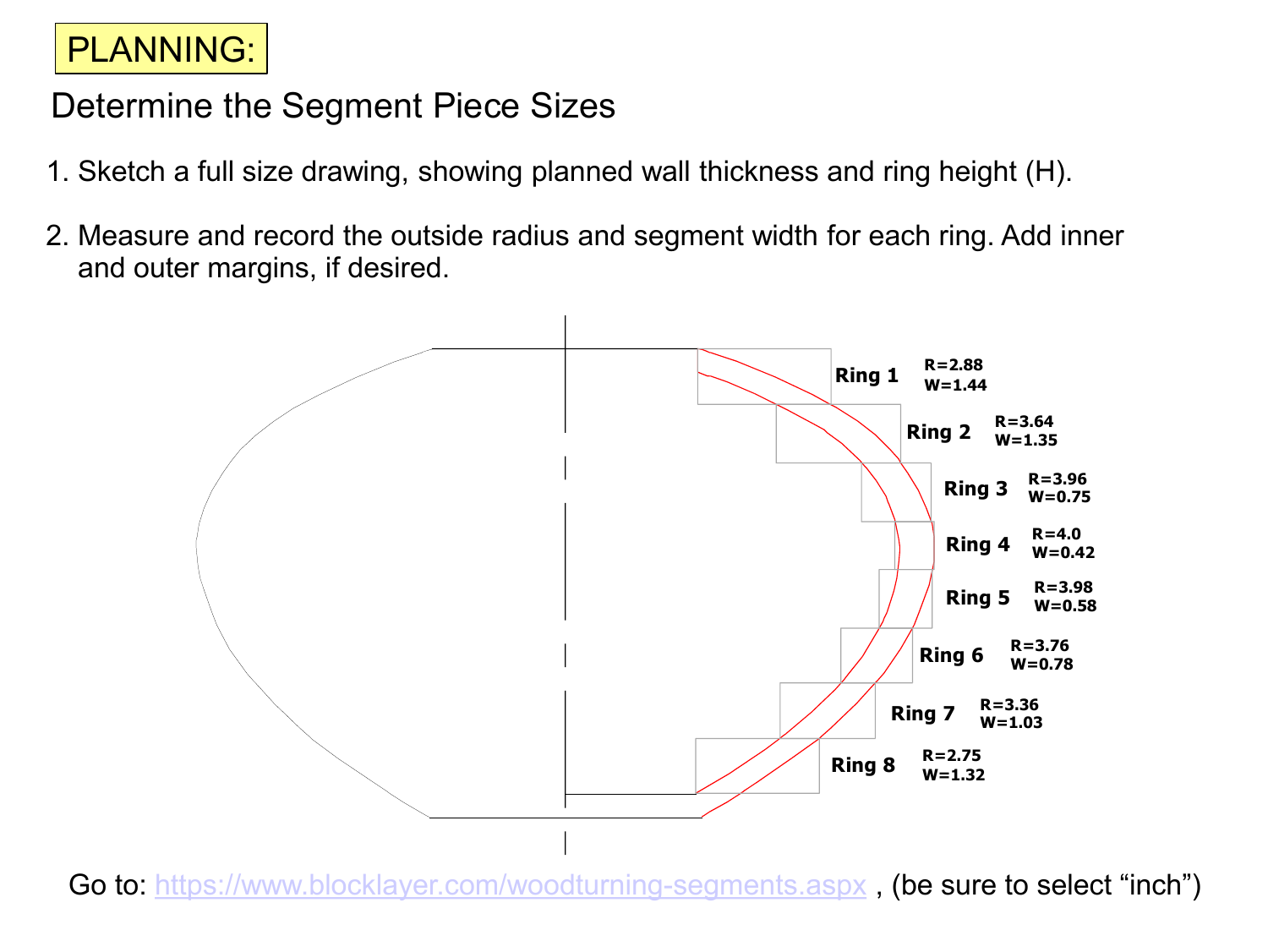For each ring,enter the number of segments, the outside radius, and the width (appearing in the table as "Ring Thickness").

| Segments                      | 18             |              |  |  |  |
|-------------------------------|----------------|--------------|--|--|--|
| Ring Outside Radius   2~29/32 |                |              |  |  |  |
| <b>Ring Thickness</b>         | $1 \sim 11/32$ | ✓            |  |  |  |
| Margin Inner                  |                | $\checkmark$ |  |  |  |
| Margin Outer                  |                | $\checkmark$ |  |  |  |
| <b>Full Scale</b>             | ✓              |              |  |  |  |
| Draw Ring                     | ⋈              |              |  |  |  |
| <b>Draw Radius Lines</b>      | ☑              |              |  |  |  |
| Color                         | ✓              |              |  |  |  |
| <b>Segment Presc</b>          | Decimal        |              |  |  |  |
| <b>Calculate</b>              |                |              |  |  |  |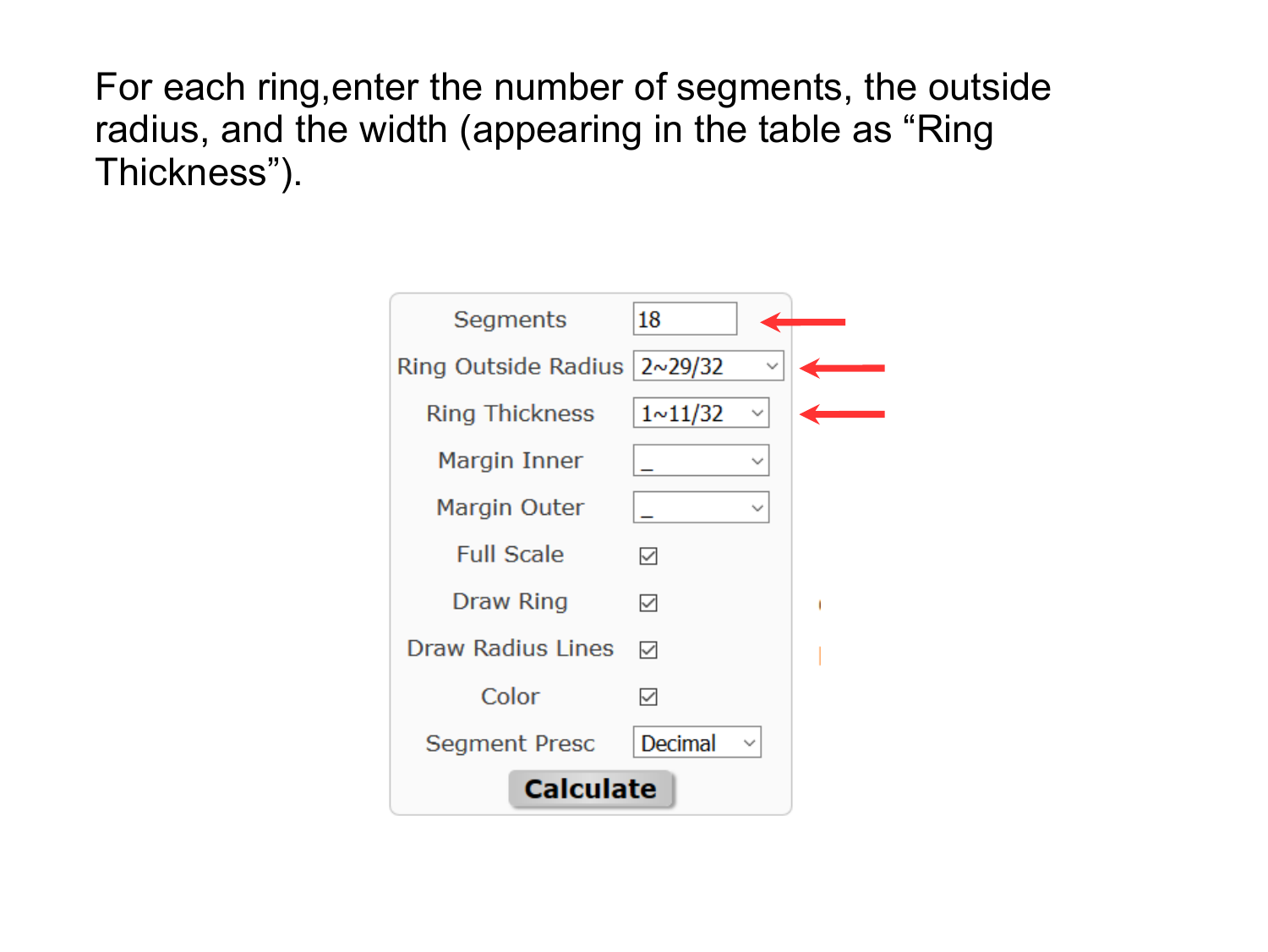- ⚫ The results appear on the same web page.
- ⚫ The segmented ring is depicted, as well as the dimensions of the individual pieces.





- ⚫ Record the resulting thickness and length.
- Repeat for each ring.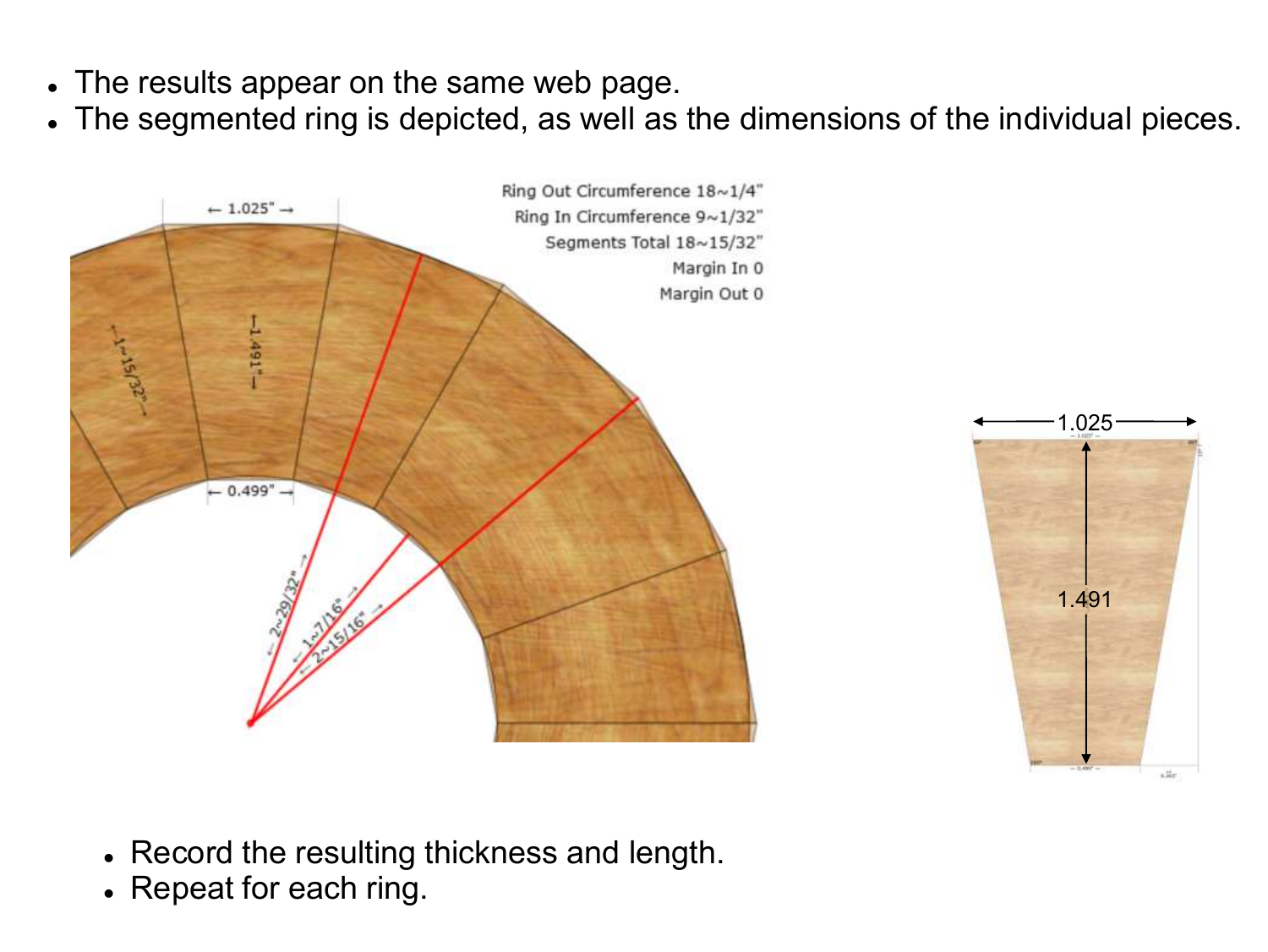#### Tabulate the results and Determine Material Amount of Material Needed

| <b>RING</b> | <b>NUMBER OF</b><br><b>SEGMENTS</b><br>(  # ) | <b>RING</b><br><b>HEIGHT</b> | <b>SEGMENT</b><br><b>THICKNESS</b> | <b>SEGMENT</b><br><b>LENGTH</b><br>(L) | <b>APPROX. REQ'D</b><br><b>MATERIAL</b><br>$(L \times \#) + 4"$ |
|-------------|-----------------------------------------------|------------------------------|------------------------------------|----------------------------------------|-----------------------------------------------------------------|
| 1           | 18                                            | 0.60                         | 1.49                               | 1.03                                   | 23"                                                             |
| 2           | 18                                            | 0.60                         | 1.41                               | 1.29                                   | 24"                                                             |
| 3           | 18                                            | 0.64                         | 0.80                               | 1.40                                   | 30"                                                             |
| 4           | 18                                            | 0.52                         | 0.49                               | 1.41                                   | 30"                                                             |
| 5           | 18                                            | 0.64                         | 0.65                               | 1.41                                   | 30"                                                             |
| 6           | 18                                            | 0.60                         | 0.83                               | 1.33                                   | 28"                                                             |
| 7           | 18                                            | 0.60                         | 1.07                               | 1.19                                   | 26"                                                             |
| 8           | 18                                            | 0.60                         | 1.37                               | 0.97                                   | 22"                                                             |



\*The added 4" permits holding against cutting fence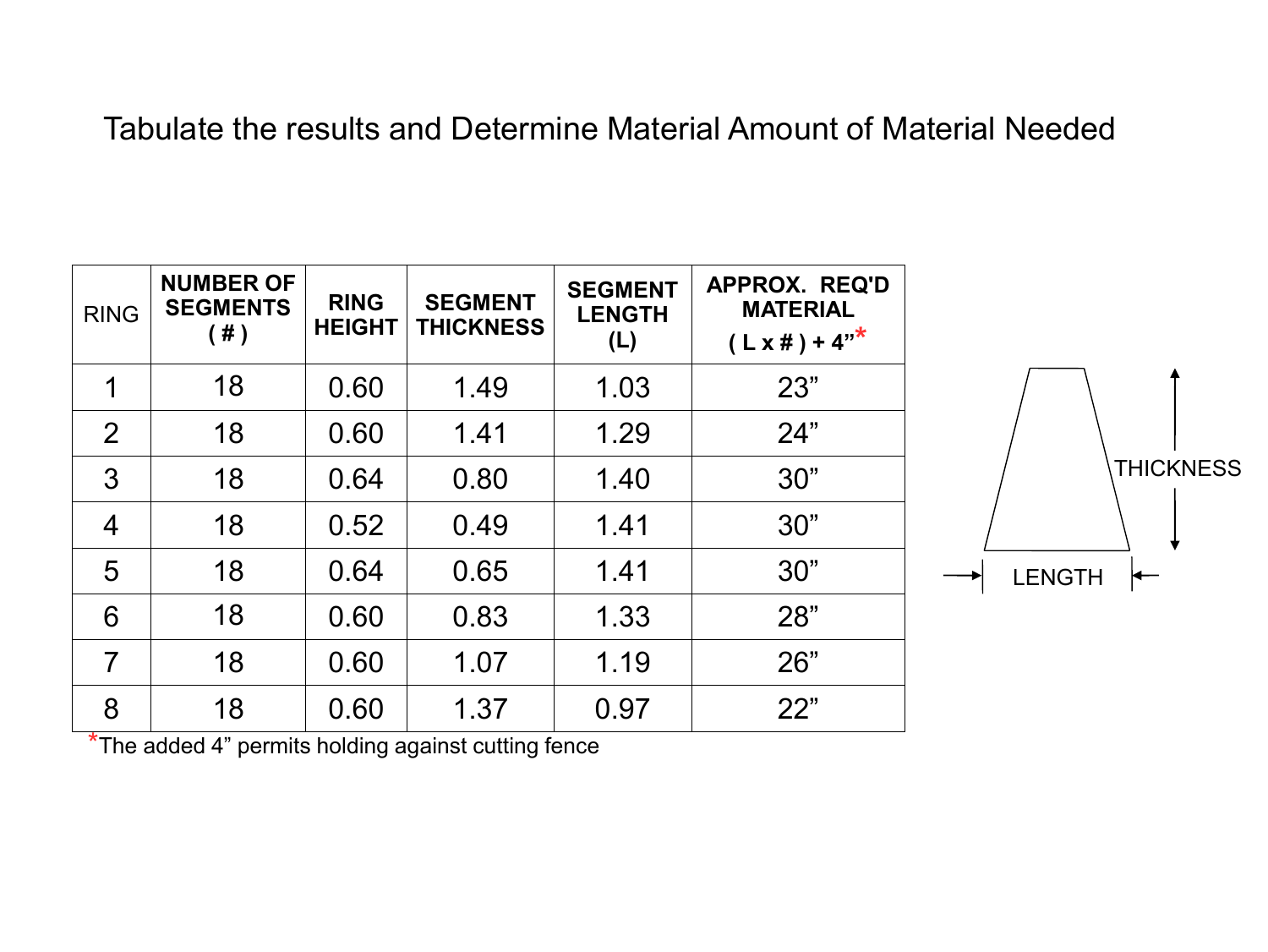# CUTTING the SEGMENTS



Using the data table you created, cut lengths of material, and dress them to the required width and thickness.



Mark one face of each strip.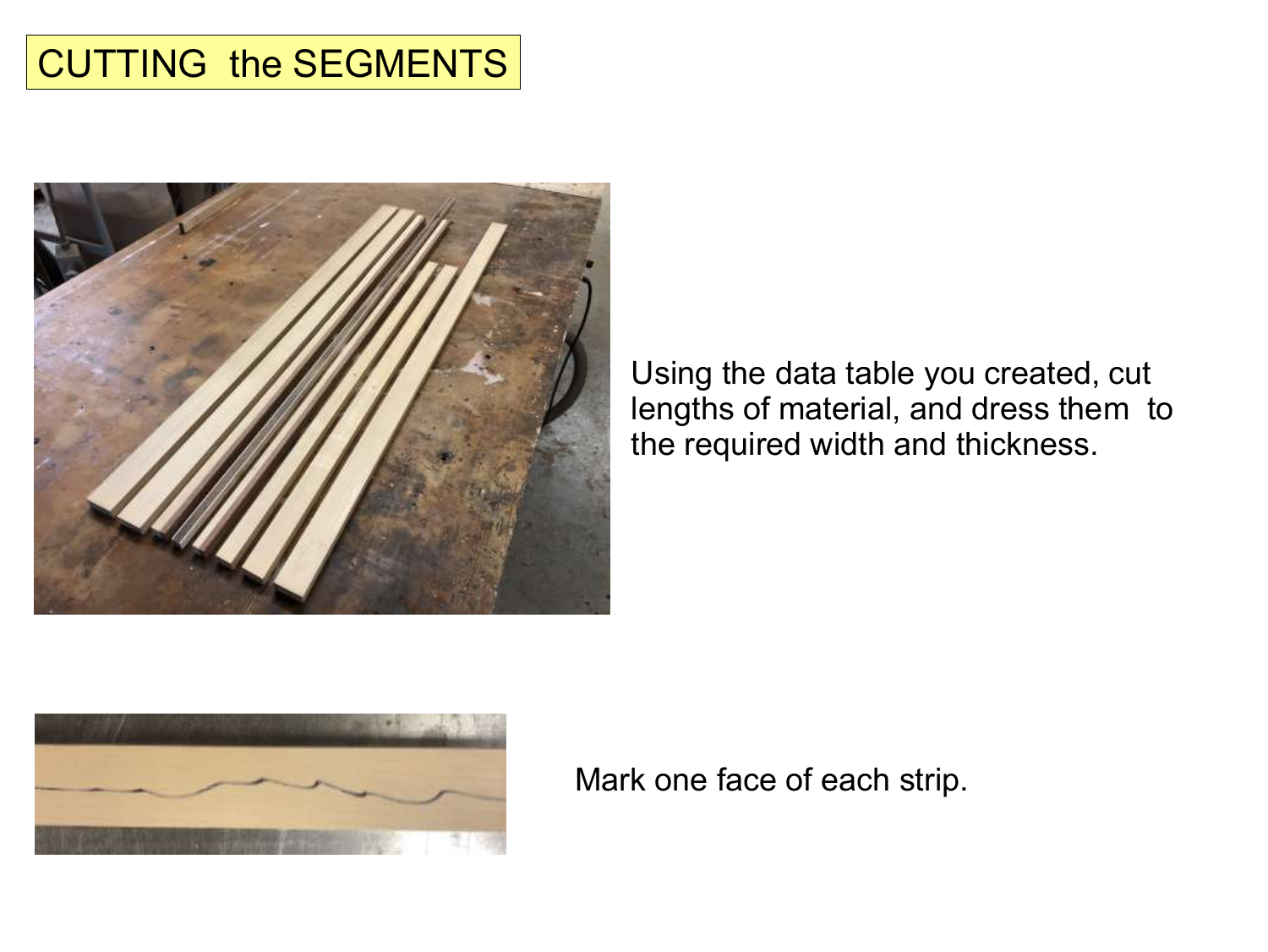# CUTTING: Table saw configured for segment cutting

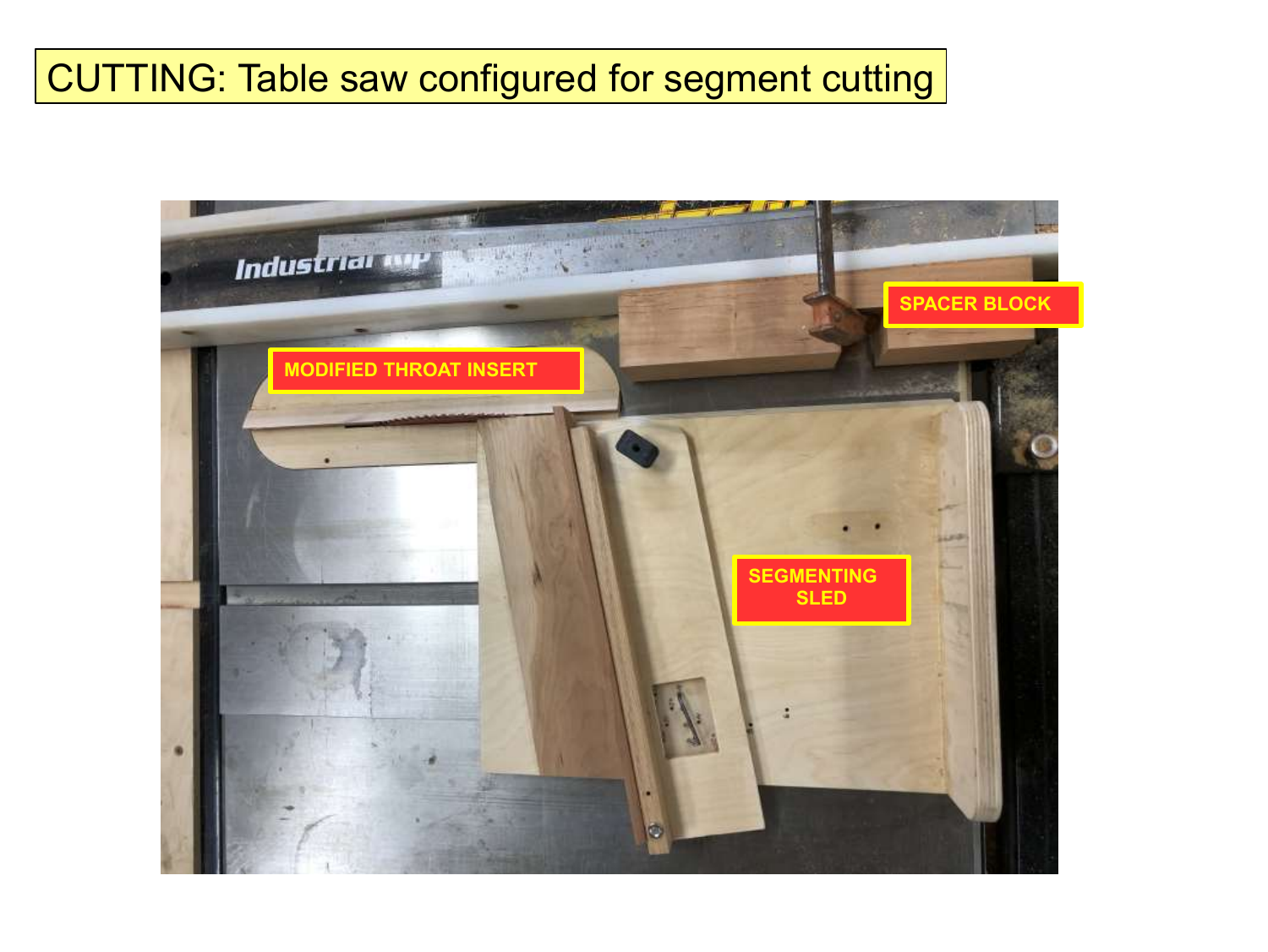## CUTTING: Useful measurement equipment

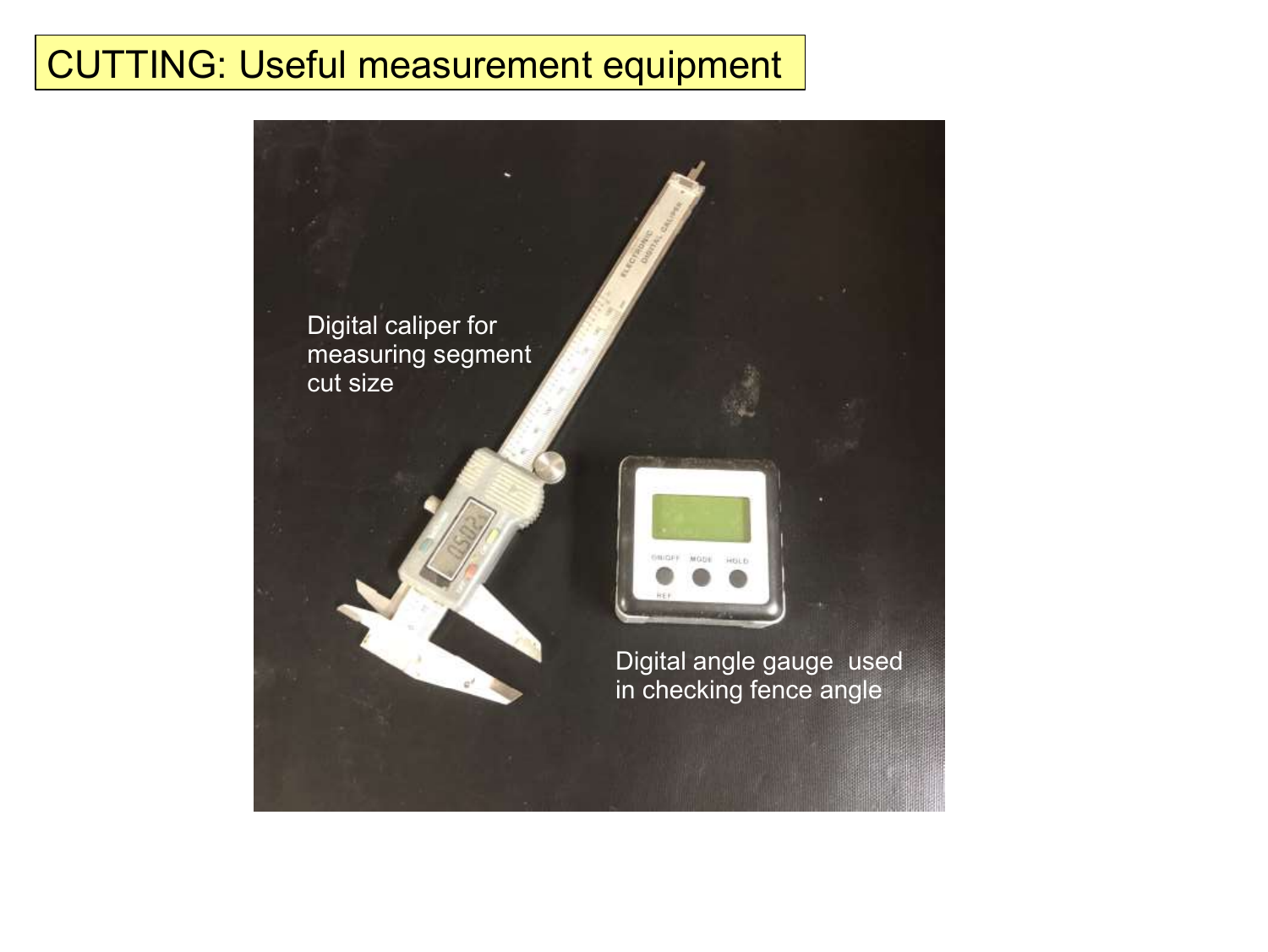# ASSEMBLY: Useful supplies and equipment



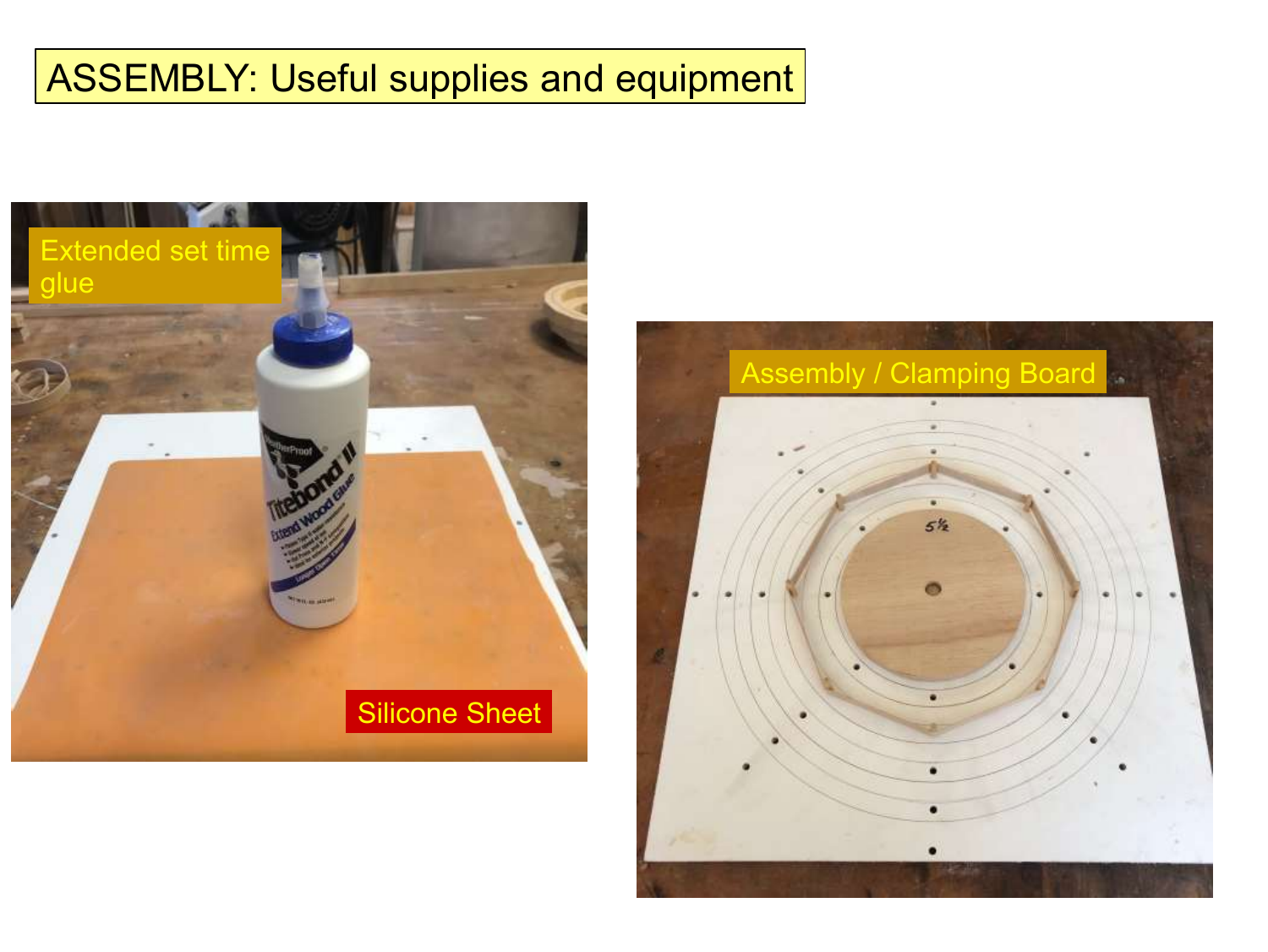# ASSEMBLY: Creating a ring

#### Trial Assembly (dry)

#### Compensating for poor fit By using spacer rods